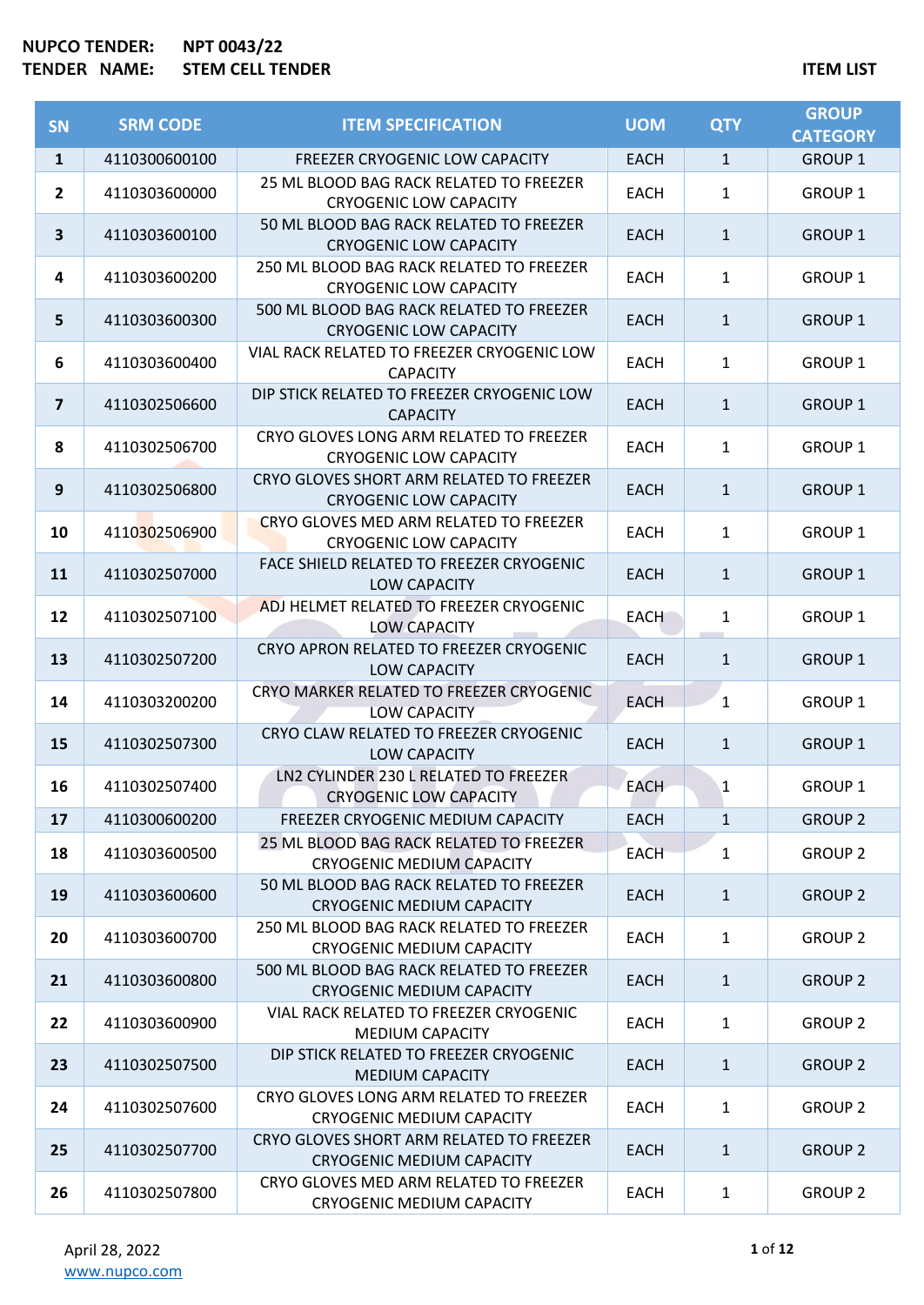| <b>SN</b> | <b>SRM CODE</b> | <b>ITEM SPECIFICATION</b>                                                        | <b>UOM</b>  | <b>QTY</b>   | <b>GROUP</b><br><b>CATEGORY</b> |
|-----------|-----------------|----------------------------------------------------------------------------------|-------------|--------------|---------------------------------|
| 27        | 4110302507900   | FACE SHIELD RELATED TO FREEZER CRYOGENIC<br><b>MEDIUM CAPACITY</b>               | <b>EACH</b> | $\mathbf{1}$ | <b>GROUP 2</b>                  |
| 28        | 4110302508000   | ADJ HELMET RELATED TO FREEZER CRYOGENIC<br><b>MEDIUM CAPACITY</b>                | <b>EACH</b> | $\mathbf{1}$ | <b>GROUP 2</b>                  |
| 29        | 4110302508100   | CRYO APRON RELATED TO FREEZER CRYOGENIC<br><b>MEDIUM CAPACITY</b>                | <b>EACH</b> | $\mathbf{1}$ | <b>GROUP 2</b>                  |
| 30        | 4110303200300   | CRYO MARKER RELATED TO FREEZER CRYOGENIC<br><b>MEDIUM CAPACITY</b>               | <b>EACH</b> | $\mathbf{1}$ | <b>GROUP 2</b>                  |
| 31        | 4110302508200   | CRYO CLAW RELATED TO FREEZER CRYOGENIC<br><b>MEDIUM CAPACITY</b>                 | <b>EACH</b> | $\mathbf{1}$ | <b>GROUP 2</b>                  |
| 32        | 4110302508300   | LN2 CYLINDER 230 L RELATED TO FREEZER<br><b>CRYOGENIC MEDIUM CAPACITY</b>        | <b>EACH</b> | $\mathbf{1}$ | <b>GROUP 2</b>                  |
| 33        | 4110300600300   | FREEZER CRYOGENIC HIGH CAPACITY                                                  | <b>EACH</b> | $\mathbf{1}$ | <b>GROUP 3</b>                  |
| 34        | 4110303601000   | 25 ML BLOOD BAG RACK RELATED TO FREEZER<br><b>CRYOGENIC HIGH CAPACITY</b>        | <b>EACH</b> | $\mathbf{1}$ | <b>GROUP 3</b>                  |
| 35        | 4110303601100   | 50 ML BLOOD BAG RACK RELATED TO FREEZER<br><b>CRYOGENIC HIGH CAPACITY</b>        | <b>EACH</b> | $\mathbf{1}$ | <b>GROUP 3</b>                  |
| 36        | 4110303601200   | 250 ML BLOOD BAG RACK RELATED TO FREEZER<br><b>CRYOGENIC HIGH CAPACITY</b>       | <b>EACH</b> | $\mathbf{1}$ | <b>GROUP 3</b>                  |
| 37        | 4110303601300   | 500 ML BLOOD BAG RACK RELATED TO FREEZER<br><b>CRYOGENIC HIGH CAPACITY</b>       | <b>EACH</b> | $\mathbf{1}$ | <b>GROUP 3</b>                  |
| 38        | 4110303601400   | <b>VIAL RACK RELATED TO FREEZER CRYOGENIC HIGH</b><br><b>CAPACITY</b>            | <b>EACH</b> | $\mathbf{1}$ | <b>GROUP 3</b>                  |
| 39        | 4110302508400   | DIP STICK RELATED TO FREEZER CRYOGENIC HIGH<br><b>CAPACITY</b>                   | <b>EACH</b> | $\mathbf{1}$ | <b>GROUP 3</b>                  |
| 40        | 4110302508500   | CRYO GLOVES LONG ARM RELATED TO FREEZER<br><b>CRYOGENIC HIGH CAPACITY</b>        | <b>EACH</b> | $\mathbf{1}$ | <b>GROUP 3</b>                  |
| 41        | 4110302508600   | CRYO GLOVES SHORT ARM RELATED TO FREEZER<br><b>CRYOGENIC HIGH CAPACITY</b>       | <b>EACH</b> | $\mathbf{1}$ | <b>GROUP 3</b>                  |
| 42        | 4110302508700   | CRYO GLOVES MED ARM RELATED TO FREEZER<br><b>CRYOGENIC HIGH CAPACITY</b>         | <b>EACH</b> | $\mathbf{1}$ | <b>GROUP 3</b>                  |
| 43        | 4110302508800   | FACE SHIELD RELATED TO FREEZER CRYOGENIC<br><b>HIGH CAPACITY</b>                 | <b>EACH</b> | $\mathbf{1}$ | <b>GROUP 3</b>                  |
| 44        | 4110302508900   | ADJ HELMET RELATED TO FREEZER CRYOGENIC<br><b>HIGH CAPACITY</b>                  | EACH        | $\mathbf{1}$ | <b>GROUP 3</b>                  |
| 45        | 4110302509000   | CRYO APRON RELATED TO FREEZER CRYOGENIC<br><b>HIGH CAPACITY</b>                  | <b>EACH</b> | $\mathbf{1}$ | <b>GROUP 3</b>                  |
| 46        | 4110303200400   | CRYO MARKER RELATED TO FREEZER CRYOGENIC<br><b>HIGH CAPACITY</b>                 | <b>EACH</b> | $\mathbf{1}$ | <b>GROUP 3</b>                  |
| 47        | 4110302509100   | CRYO CLAW RELATED TO FREEZER CRYOGENIC<br><b>HIGH CAPACITY</b>                   | EACH        | $\mathbf{1}$ | <b>GROUP 3</b>                  |
| 48        | 4110302509200   | LN2 CYLINDER 230 L RELATED TO FREEZER<br><b>CRYOGENIC HIGH CAPACITY</b>          | EACH        | $\mathbf{1}$ | <b>GROUP 3</b>                  |
| 49        | 4110300600400   | FREEZER CRYOGENIC ULTRA HIGH CAPACITY                                            | <b>EACH</b> | $\mathbf{1}$ | <b>GROUP 4</b>                  |
| 50        | 4110303601500   | 25 ML BLOOD BAG RACK RELATED TO FREEZER<br>CRYOGENIC ULTRA HIGH CAPACITY         | EACH        | $\mathbf{1}$ | <b>GROUP 4</b>                  |
| 51        | 4110303601600   | 50 ML BLOOD BAG RACK RELATED TO FREEZER<br><b>CRYOGENIC ULTRA HIGH CAPACITY</b>  | EACH        | $\mathbf{1}$ | <b>GROUP 4</b>                  |
| 52        | 4110303601700   | 250 ML BLOOD BAG RACK RELATED TO FREEZER<br><b>CRYOGENIC ULTRA HIGH CAPACITY</b> | <b>EACH</b> | $\mathbf{1}$ | GROUP 4                         |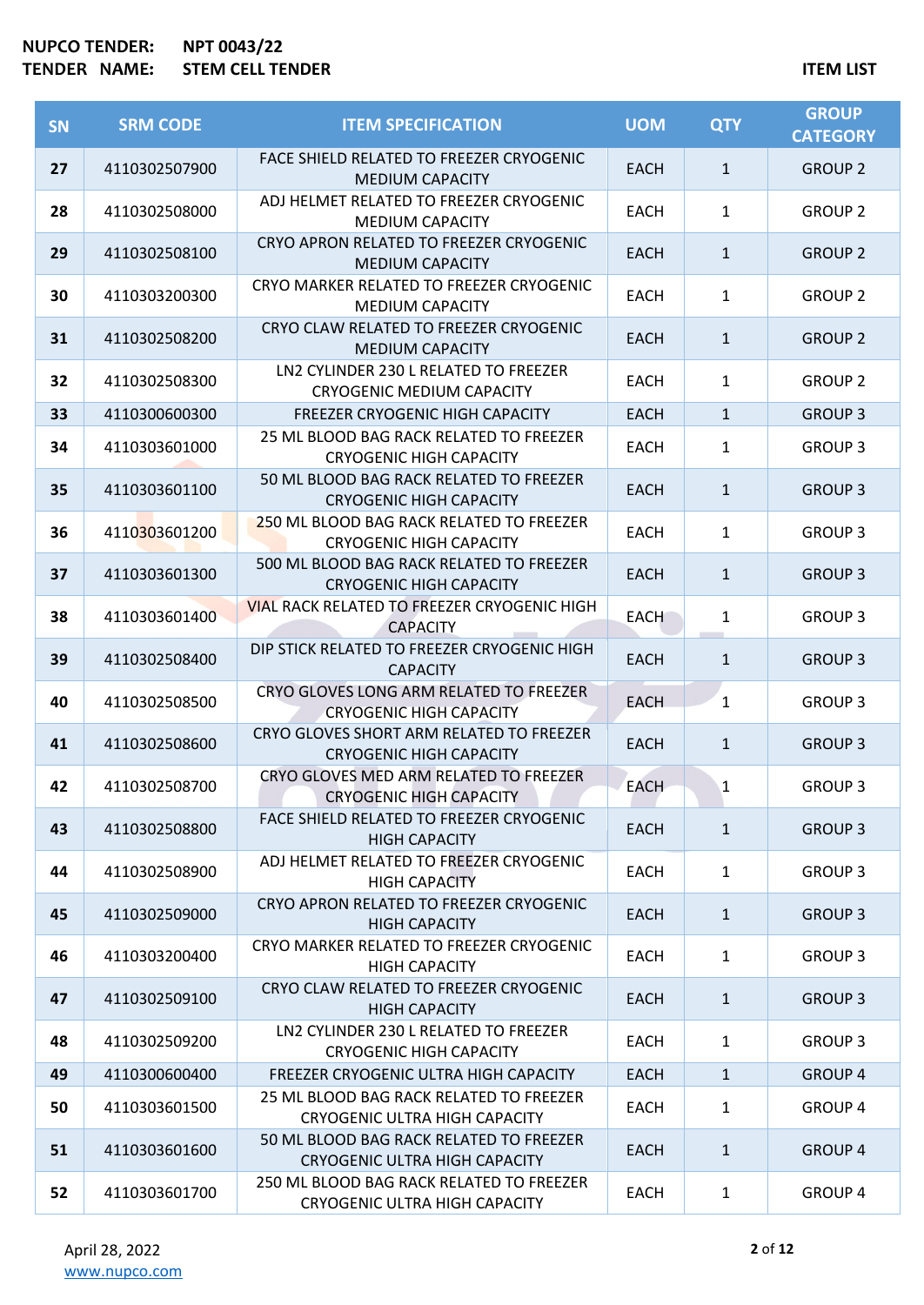| <b>SN</b> | <b>SRM CODE</b> | <b>ITEM SPECIFICATION</b>                                                          | <b>UOM</b>  | <b>QTY</b>   | <b>GROUP</b><br><b>CATEGORY</b> |
|-----------|-----------------|------------------------------------------------------------------------------------|-------------|--------------|---------------------------------|
| 53        | 4110303601800   | 500 ML BLOOD BAG RACK RELATED TO FREEZER<br><b>CRYOGENIC ULTRA HIGH CAPACITY</b>   | <b>EACH</b> | $\mathbf{1}$ | <b>GROUP 4</b>                  |
| 54        | 4110303601900   | VIAL RACK RELATED TO FREEZER CRYOGENIC<br><b>ULTRA HIGH CAPACITY</b>               | EACH        | $\mathbf{1}$ | <b>GROUP 4</b>                  |
| 55        | 4110302509300   | DIP STICK RELATED TO FREEZER CRYOGENIC ULTRA<br><b>HIGH CAPACITY</b>               | <b>EACH</b> | $\mathbf{1}$ | <b>GROUP 4</b>                  |
| 56        | 4110302509400   | CRYO GLOVES LONG ARM RELATED TO FREEZER<br><b>CRYOGENIC ULTRA HIGH CAPACITY</b>    | <b>EACH</b> | $\mathbf{1}$ | <b>GROUP 4</b>                  |
| 57        | 4110302509500   | CRYO GLOVES SHORT ARM RELATED TO FREEZER<br><b>CRYOGENIC ULTRA HIGH CAPACITY</b>   | <b>EACH</b> | $\mathbf{1}$ | <b>GROUP 4</b>                  |
| 58        | 4110302509600   | CRYO GLOVES MED ARM RELATED TO FREEZER<br><b>CRYOGENIC ULTRA HIGH CAPACITY</b>     | <b>EACH</b> | $\mathbf{1}$ | <b>GROUP 4</b>                  |
| 59        | 4110302509700   | FACE SHIELD RELATED TO FREEZER CRYOGENIC<br><b>ULTRA HIGH CAPACITY</b>             | <b>EACH</b> | $\mathbf{1}$ | <b>GROUP 4</b>                  |
| 60        | 4110302509800   | ADJ HELMET RELATED TO FREEZER CRYOGENIC<br><b>ULTRA HIGH CAPACITY</b>              | <b>EACH</b> | $\mathbf{1}$ | <b>GROUP 4</b>                  |
| 61        | 4110302509900   | CRYO APRON RELATED TO FREEZER CRYOGENIC<br><b>ULTRA HIGH CAPACITY</b>              | <b>EACH</b> | $\mathbf{1}$ | <b>GROUP 4</b>                  |
| 62        | 4110303200500   | <b>CRYO MARKER RELATED TO FREEZER CRYOGENIC</b><br><b>ULTRA HIGH CAPACITY</b>      | <b>EACH</b> | $\mathbf{1}$ | <b>GROUP 4</b>                  |
| 63        | 4110302510000   | CRYO CLAW RELATED TO FREEZER CRYOGENIC<br><b>ULTRA HIGH CAPACITY</b>               | <b>EACH</b> | $\mathbf{1}$ | <b>GROUP 4</b>                  |
| 64        | 4110302510100   | LN2 CYLINDER 230 L RELATED TO FREEZER<br><b>CRYOGENIC ULTRA HIGH CAPACITY</b>      | <b>EACH</b> | 1            | <b>GROUP 4</b>                  |
| 65        | 4110300600500   | FREEZER CRYOGENIC HIGH EFFICIENCY LOW<br><b>CAPACITY</b>                           | <b>EACH</b> | $\mathbf{1}$ | <b>GROUP 5</b>                  |
| 66        | 4110303602000   | 25 ML BLOOD BAG RACK RELATED TO FREEZER<br>CRYOGENIC HIGH EFFICIENCY LOW CAPACITY  | <b>EACH</b> | $\mathbf{1}$ | <b>GROUP 5</b>                  |
| 67        | 4110303602100   | 50 ML BLOOD BAG RACK RELATED TO FREEZER<br>CRYOGENIC HIGH EFFICIENCY LOW CAPACITY  | <b>EACH</b> | $\mathbf{1}$ | <b>GROUP 5</b>                  |
| 68        | 4110303602200   | 250 ML BLOOD BAG RACK RELATED TO FREEZER<br>CRYOGENIC HIGH EFFICIENCY LOW CAPACITY | EACH        | $\mathbf{1}$ | <b>GROUP 5</b>                  |
| 69        | 4110303602300   | 500 ML BLOOD BAG RACK RELATED TO FREEZER<br>CRYOGENIC HIGH EFFICIENCY LOW CAPACITY | <b>EACH</b> | $\mathbf{1}$ | <b>GROUP 5</b>                  |
| 70        | 4110303602400   | VIAL RACK RELATED TO FREEZER CRYOGENIC HIGH<br>EFFICIENCY LOW CAPACITY             | <b>EACH</b> | $\mathbf{1}$ | <b>GROUP 5</b>                  |
| 71        | 4110302510200   | DIP STICK RELATED TO FREEZER CRYOGENIC HIGH<br><b>EFFICIENCY LOW CAPACITY</b>      | <b>EACH</b> | $\mathbf{1}$ | <b>GROUP 5</b>                  |
| 72        | 4110302510300   | CRYO GLOVES LONG ARM RELATED TO FREEZER<br>CRYOGENIC HIGH EFFICIENCY LOW CAPACITY  | <b>EACH</b> | $\mathbf{1}$ | <b>GROUP 5</b>                  |
| 73        | 4110302510400   | CRYO GLOVES SHORT ARM RELATED TO FREEZER<br>CRYOGENIC HIGH EFFICIENCY LOW CAPACITY | EACH        | $\mathbf{1}$ | <b>GROUP 5</b>                  |
| 74        | 4110302510500   | CRYO GLOVES MED ARM RELATED TO FREEZER<br>CRYOGENIC HIGH EFFICIENCY LOW CAPACITY   | <b>EACH</b> | $\mathbf{1}$ | <b>GROUP 5</b>                  |
| 75        | 4110302510600   | FACE SHIELD RELATED TO FREEZER CRYOGENIC<br>HIGH EFFICIENCY LOW CAPACITY           | <b>EACH</b> | $\mathbf{1}$ | <b>GROUP 5</b>                  |
| 76        | 4110302510700   | ADJ HELMET RELATED TO FREEZER CRYOGENIC<br>HIGH EFFICIENCY LOW CAPACITY            | EACH        | $\mathbf{1}$ | <b>GROUP 5</b>                  |
| 77        | 4110302510800   | CRYO APRON RELATED TO FREEZER CRYOGENIC<br>HIGH EFFICIENCY LOW CAPACITY            | <b>EACH</b> | $\mathbf{1}$ | <b>GROUP 5</b>                  |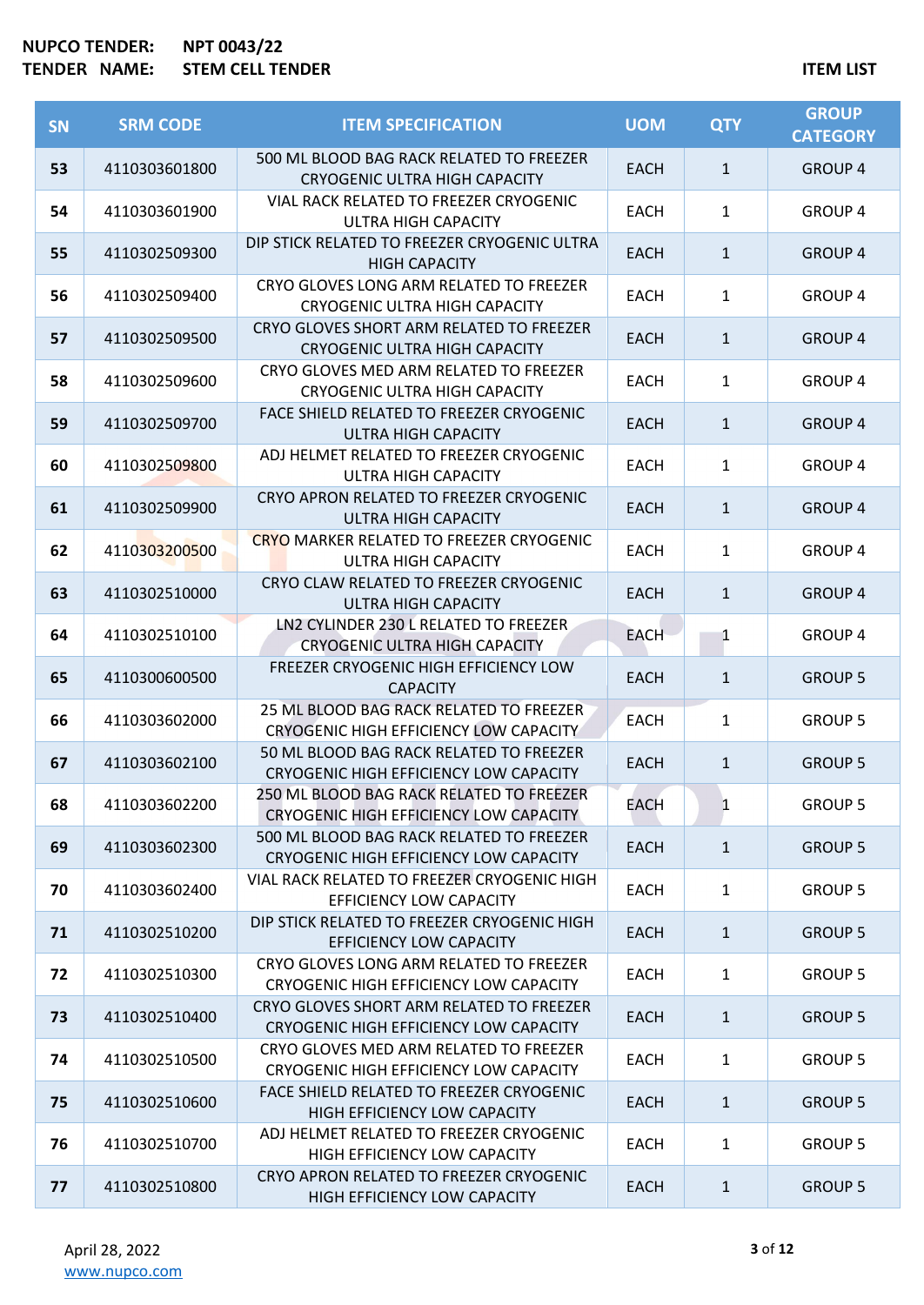| <b>SN</b> | <b>SRM CODE</b> | <b>ITEM SPECIFICATION</b>                                                                   | <b>UOM</b>  | <b>QTY</b>   | <b>GROUP</b><br><b>CATEGORY</b> |
|-----------|-----------------|---------------------------------------------------------------------------------------------|-------------|--------------|---------------------------------|
| 78        | 4110303200600   | CRYO MARKER RELATED TO FREEZER CRYOGENIC<br>HIGH EFFICIENCY LOW CAPACITY                    | <b>EACH</b> | $\mathbf{1}$ | <b>GROUP 5</b>                  |
| 79        | 4110302510900   | CRYO CLAW RELATED TO FREEZER CRYOGENIC<br>HIGH EFFICIENCY LOW CAPACITY                      | <b>EACH</b> | $\mathbf{1}$ | <b>GROUP 5</b>                  |
| 80        | 4110302511000   | LN2 CYLINDER 230 L RELATED TO FREEZER<br>CRYOGENIC HIGH EFFICIENCY LOW CAPACITY             | <b>EACH</b> | $\mathbf{1}$ | <b>GROUP 5</b>                  |
| 81        | 4110300600600   | FREEZER CRYOGENIC HIGH EFFICIENCY MEDIUM<br><b>CAPACITY</b>                                 | <b>EACH</b> | $\mathbf{1}$ | <b>GROUP 6</b>                  |
| 82        | 4110303602500   | 25 ML BLOOD BAG RACK RELATED TO FREEZER<br>CRYOGENIC HIGH EFFICIENCY MEDIUM CAPACITY        | EACH        | $\mathbf{1}$ | <b>GROUP 6</b>                  |
| 83        | 4110303602600   | 50 ML BLOOD BAG RACK RELATED TO FREEZER<br>CRYOGENIC HIGH EFFICIENCY MEDIUM CAPACITY        | <b>EACH</b> | $\mathbf{1}$ | <b>GROUP 6</b>                  |
| 84        | 4110303602700   | 250 ML BLOOD BAG RACK RELATED TO FREEZER<br>CRYOGENIC HIGH EFFICIENCY MEDIUM CAPACITY       | <b>EACH</b> | $\mathbf{1}$ | <b>GROUP 6</b>                  |
| 85        | 4110303602800   | 500 ML BLOOD BAG RACK RELATED TO FREEZER<br>CRYOGENIC HIGH EFFICIENCY MEDIUM CAPACITY       | EACH        | $\mathbf{1}$ | <b>GROUP 6</b>                  |
| 86        | 4110303602900   | VIAL RACK RELATED TO FREEZER CRYOGENIC HIGH<br>EFFICIENCY MEDIUM CAPACITY                   | <b>EACH</b> | $\mathbf{1}$ | <b>GROUP 6</b>                  |
| 87        | 4110302511100   | DIP STICK RELATED TO FREEZER CRYOGENIC HIGH<br>EFFICIENCY MEDIUM CAPACITY                   | <b>EACH</b> | $\mathbf{1}$ | <b>GROUP 6</b>                  |
| 88        | 4110302511200   | CRYO GLOVES LONG ARM RELATED TO FREEZER<br><b>CRYOGENIC HIGH EFFICIENCY MEDIUM CAPACITY</b> | <b>EACH</b> | $\mathbf{1}$ | <b>GROUP 6</b>                  |
| 89        | 4110302511300   | CRYO GLOVES SHORT ARM RELATED TO FREEZER<br>CRYOGENIC HIGH EFFICIENCY MEDIUM CAPACITY       | <b>EACH</b> | $\mathbf{1}$ | <b>GROUP 6</b>                  |
| 90        | 4110302511400   | CRYO GLOVES MED ARM RELATED TO FREEZER<br>CRYOGENIC HIGH EFFICIENCY MEDIUM CAPACITY         | <b>EACH</b> | $\mathbf{1}$ | <b>GROUP 6</b>                  |
| 91        | 4110302511500   | FACE SHIELD RELATED TO FREEZER CRYOGENIC<br>HIGH EFFICIENCY MEDIUM CAPACITY                 | <b>EACH</b> | $\mathbf{1}$ | <b>GROUP 6</b>                  |
| 92        | 4110302511600   | ADJ HELMET RELATED TO FREEZER CRYOGENIC<br>HIGH EFFICIENCY MEDIUM CAPACITY                  | <b>EACH</b> | $\mathbf{1}$ | <b>GROUP 6</b>                  |
| 93        | 4110302511700   | CRYO APRON RELATED TO FREEZER CRYOGENIC<br>HIGH EFFICIENCY MEDIUM CAPACITY                  | EACH        | $\mathbf{1}$ | <b>GROUP 6</b>                  |
| 94        | 4110303200700   | CRYO MARKER RELATED TO FREEZER CRYOGENIC<br>HIGH EFFICIENCY MEDIUM CAPACITY                 | <b>EACH</b> | $\mathbf{1}$ | <b>GROUP 6</b>                  |
| 95        | 4110302511800   | CRYO CLAW RELATED TO FREEZER CRYOGENIC<br>HIGH EFFICIENCY MEDIUM CAPACITY                   | EACH        | $\mathbf{1}$ | <b>GROUP 6</b>                  |
| 96        | 4110302511900   | LN2 CYLINDER 230 L RELATED TO FREEZER<br>CRYOGENIC HIGH EFFICIENCY MEDIUM CAPACITY          | <b>EACH</b> | $\mathbf{1}$ | <b>GROUP 6</b>                  |
| 97        | 4110300600700   | FREEZER CRYOGENIC HIGH EFFICIENCY HIGH<br><b>CAPACITY</b>                                   | EACH        | $\mathbf{1}$ | <b>GROUP 7</b>                  |
| 98        | 4110303603000   | 25 ML BLOOD BAG RACK RELATED TO FREEZER<br>CRYOGENIC HIGH EFFICIENCY HIGH CAPACITY          | EACH        | $\mathbf{1}$ | <b>GROUP 7</b>                  |
| 99        | 4110303603100   | 50 ML BLOOD BAG RACK RELATED TO FREEZER<br>CRYOGENIC HIGH EFFICIENCY HIGH CAPACITY          | <b>EACH</b> | $\mathbf{1}$ | <b>GROUP 7</b>                  |
| 100       | 4110303603200   | 250 ML BLOOD BAG RACK RELATED TO FREEZER<br>CRYOGENIC HIGH EFFICIENCY HIGH CAPACITY         | <b>EACH</b> | $\mathbf{1}$ | <b>GROUP 7</b>                  |
| 101       | 4110303603300   | 500 ML BLOOD BAG RACK RELATED TO FREEZER<br>CRYOGENIC HIGH EFFICIENCY HIGH CAPACITY         | EACH        | $\mathbf{1}$ | <b>GROUP 7</b>                  |
| 102       | 4110303603400   | VIAL RACK RELATED TO FREEZER CRYOGENIC HIGH<br>EFFICIENCY HIGH CAPACITY                     | <b>EACH</b> | $\mathbf{1}$ | <b>GROUP 7</b>                  |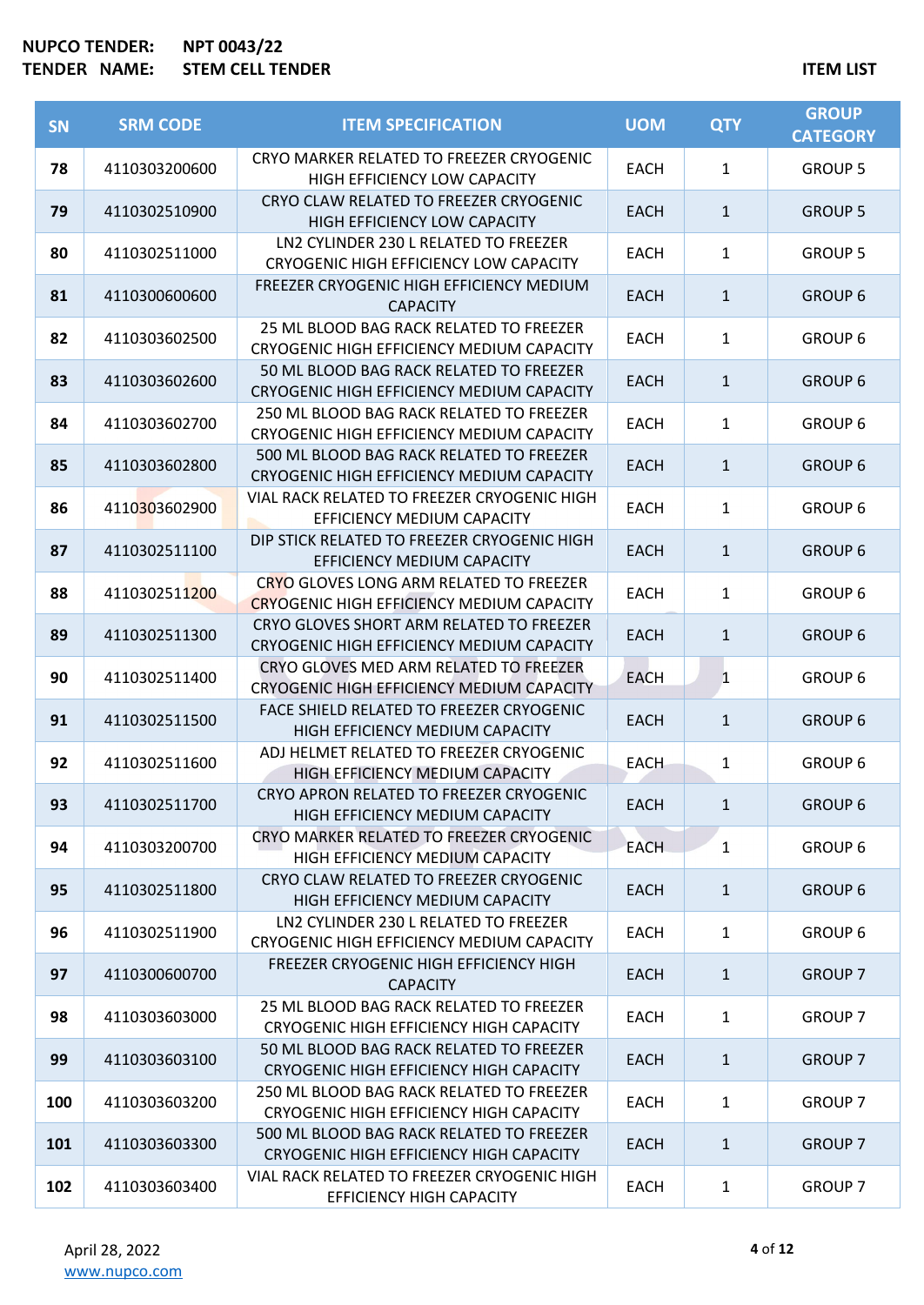| <b>SN</b> | <b>SRM CODE</b> | <b>ITEM SPECIFICATION</b>                                                                                  | <b>UOM</b>  | <b>QTY</b>   | <b>GROUP</b><br><b>CATEGORY</b> |
|-----------|-----------------|------------------------------------------------------------------------------------------------------------|-------------|--------------|---------------------------------|
| 103       | 4110302512000   | DIP STICK RELATED TO FREEZER CRYOGENIC HIGH<br><b>EFFICIENCY HIGH CAPACITY</b>                             | <b>EACH</b> | $\mathbf{1}$ | <b>GROUP 7</b>                  |
| 104       | 4110302512100   | CRYO GLOVES LONG ARM RELATED TO FREEZER<br>CRYOGENIC HIGH EFFICIENCY HIGH CAPACITY                         | <b>EACH</b> | $\mathbf{1}$ | <b>GROUP 7</b>                  |
| 105       | 4110302512200   | CRYO GLOVES SHORT ARM RELATED TO FREEZER<br>CRYOGENIC HIGH EFFICIENCY HIGH CAPACITY                        | <b>EACH</b> | $\mathbf{1}$ | <b>GROUP 7</b>                  |
| 106       | 4110302512300   | CRYO GLOVES MED ARM RELATED TO FREEZER<br>CRYOGENIC HIGH EFFICIENCY HIGH CAPACITY                          | <b>EACH</b> | $\mathbf{1}$ | <b>GROUP 7</b>                  |
| 107       | 4110302512400   | FACE SHIELD RELATED TO FREEZER CRYOGENIC<br>HIGH EFFICIENCY HIGH CAPACITY                                  | <b>EACH</b> | $\mathbf{1}$ | <b>GROUP 7</b>                  |
| 108       | 4110302512500   | ADJ HELMET RELATED TO FREEZER CRYOGENIC<br>HIGH EFFICIENCY HIGH CAPACITY                                   | EACH        | 1            | <b>GROUP 7</b>                  |
| 109       | 4110302512600   | CRYO APRON RELATED TO FREEZER CRYOGENIC<br>HIGH EFFICIENCY HIGH CAPACITY                                   | <b>EACH</b> | $\mathbf{1}$ | <b>GROUP 7</b>                  |
| 110       | 4110303200800   | CRYO MARKER RELATED TO FREEZER CRYOGENIC<br>HIGH EFFICIENCY HIGH CAPACITY                                  | <b>EACH</b> | $\mathbf{1}$ | <b>GROUP 7</b>                  |
| 111       | 4110302512700   | CRYO CLAW RELATED TO FREEZER CRYOGENIC<br>HIGH EFFICIENCY HIGH CAPACITY                                    | <b>EACH</b> | $\mathbf{1}$ | <b>GROUP 7</b>                  |
| 112       | 4110302512800   | LN2 CYLINDER 230 L RELATED TO FREEZER<br><b>CRYOGENIC HIGH EFFICIENCY HIGH CAPACITY</b>                    | <b>EACH</b> | $\mathbf{1}$ | <b>GROUP 7</b>                  |
| 113       | 4110300600800   | FREEZER CRYOGENIC HIGH EFFICIENCY ULTRA<br><b>HIGH CAPACITY</b>                                            | <b>EACH</b> | $\mathbf{1}$ | <b>GROUP 8</b>                  |
| 114       | 4110303603500   | 25 ML BLOOD BAG RACK RELATED TO FREEZER<br><b>CRYOGENIC HIGH EFFICIENCY ULTRA HIGH</b><br><b>CAPACITY</b>  | <b>EACH</b> | 1            | <b>GROUP 8</b>                  |
| 115       | 4110303603600   | 50 ML BLOOD BAG RACK RELATED TO FREEZER<br>CRYOGENIC HIGH EFFICIENCY ULTRA HIGH<br><b>CAPACITY</b>         | <b>EACH</b> | $\mathbf{1}$ | <b>GROUP 8</b>                  |
| 116       | 4110303603700   | 250 ML BLOOD BAG RACK RELATED TO FREEZER<br>CRYOGENIC HIGH EFFICIENCY ULTRA HIGH<br><b>CAPACITY</b>        | EACH        | 1            | <b>GROUP 8</b>                  |
| 117       | 4110303603800   | 500 ML BLOOD BAG RACK RELATED TO FREEZER<br><b>CRYOGENIC HIGH EFFICIENCY ULTRA HIGH</b><br><b>CAPACITY</b> | <b>EACH</b> | $\mathbf{1}$ | <b>GROUP 8</b>                  |
| 118       | 4110303603900   | VIAL RACK RELATED TO FREEZER CRYOGENIC HIGH<br>EFFICIENCY ULTRA HIGH CAPACITY                              | EACH        | $\mathbf{1}$ | <b>GROUP 8</b>                  |
| 119       | 4110302512900   | DIP STICK RELATED TO FREEZER CRYOGENIC HIGH<br>EFFICIENCY ULTRA HIGH CAPACITY                              | <b>EACH</b> | $\mathbf{1}$ | <b>GROUP 8</b>                  |
| 120       | 4110302513000   | CRYO GLOVES LONG ARM RELATED TO FREEZER<br>CRYOGENIC HIGH EFFICIENCY ULTRA HIGH<br><b>CAPACITY</b>         | <b>EACH</b> | 1            | <b>GROUP 8</b>                  |
| 121       | 4110302513100   | CRYO GLOVES SHORT ARM RELATED TO FREEZER<br>CRYOGENIC HIGH EFFICIENCY ULTRA HIGH<br><b>CAPACITY</b>        | <b>EACH</b> | $\mathbf{1}$ | <b>GROUP 8</b>                  |
| 122       | 4110302513200   | CRYO GLOVES MED ARM RELATED TO FREEZER<br>CRYOGENIC HIGH EFFICIENCY ULTRA HIGH<br><b>CAPACITY</b>          | <b>EACH</b> | $\mathbf{1}$ | <b>GROUP 8</b>                  |
| 123       | 4110302513300   | FACE SHIELD RELATED TO FREEZER CRYOGENIC<br>HIGH EFFICIENCY ULTRA HIGH CAPACITY                            | EACH        | $\mathbf{1}$ | <b>GROUP 8</b>                  |
| 124       | 4110302513400   | ADJ HELMET RELATED TO FREEZER CRYOGENIC<br>HIGH EFFICIENCY ULTRA HIGH CAPACITY                             | EACH        | $\mathbf{1}$ | <b>GROUP 8</b>                  |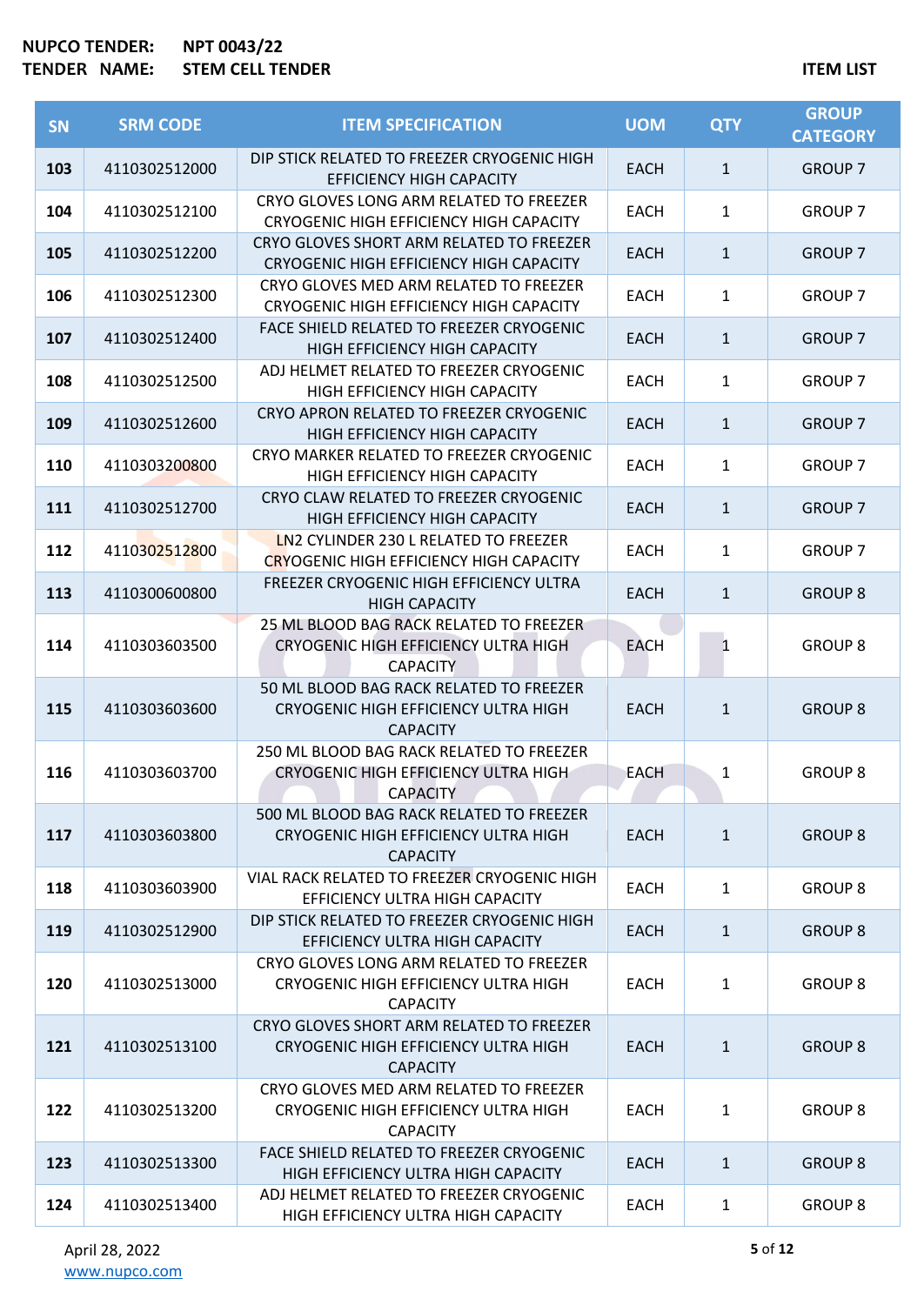| <b>SN</b> | <b>SRM CODE</b> | <b>ITEM SPECIFICATION</b>                                                                        | <b>UOM</b>  | <b>QTY</b>   | <b>GROUP</b><br><b>CATEGORY</b> |
|-----------|-----------------|--------------------------------------------------------------------------------------------------|-------------|--------------|---------------------------------|
| 125       | 4110302513500   | CRYO APRON RELATED TO FREEZER CRYOGENIC<br>HIGH EFFICIENCY ULTRA HIGH CAPACITY                   | <b>EACH</b> | $\mathbf{1}$ | <b>GROUP 8</b>                  |
| 126       | 4110303200900   | CRYO MARKER RELATED TO FREEZER CRYOGENIC<br>HIGH EFFICIENCY ULTRA HIGH CAPACITY                  | <b>EACH</b> | 1            | <b>GROUP 8</b>                  |
| 127       | 4110302513600   | CRYO CLAW RELATED TO FREEZER CRYOGENIC<br>HIGH EFFICIENCY ULTRA HIGH CAPACITY                    | <b>EACH</b> | $\mathbf{1}$ | <b>GROUP 8</b>                  |
| 128       | 4110302513700   | LN2 CYLINDER 230 L RELATED TO FREEZER<br>CRYOGENIC HIGH EFFICIENCY ULTRA HIGH<br><b>CAPACITY</b> | <b>EACH</b> | 1            | <b>GROUP 8</b>                  |
| 129       | 4110303604000   | STORAGE CRYOGENIC RACK TANK LOW CAPACITY                                                         | <b>EACH</b> | $\mathbf{1}$ | <b>GROUP 9</b>                  |
| 130       | 4110302513800   | TROLLEY RELATED TO STORAGE CRYOGENIC RACK<br><b>TANK LOW CAPACITY</b>                            | <b>EACH</b> | $\mathbf{1}$ | GROUP <sub>9</sub>              |
| 131       | 4110302513900   | CRYO BOXES RELATED TO STORAGE CRYOGENIC<br><b>RACK TANK LOW CAPACITY</b>                         | <b>EACH</b> | $\mathbf{1}$ | <b>GROUP 9</b>                  |
| 132       | 4110302514000   | VIAL RACK RELATED TO STORAGE CRYOGENIC<br>RACK TANK LOW CAPACITY                                 | <b>EACH</b> | $\mathbf{1}$ | <b>GROUP 9</b>                  |
| 133       | 4110302514100   | DIP STICK RELATED TO STORAGE CRYOGENIC RACK<br><b>TANK LOW CAPACITY</b>                          | <b>EACH</b> | $\mathbf{1}$ | <b>GROUP 9</b>                  |
| 134       | 4110302514200   | CRYO GLOVES LONG ARM RELATED TO STORAGE<br><b>CRYOGENIC RACK TANK LOW CAPACITY</b>               | <b>EACH</b> | $\mathbf{1}$ | <b>GROUP 9</b>                  |
| 135       | 4110302514300   | CRYO GLOVES SHORT ARM RELATED TO STORAGE<br><b>CRYOGENIC RACK TANK LOW CAPACITY</b>              | <b>EACH</b> | $\mathbf{1}$ | <b>GROUP 9</b>                  |
| 136       | 4110302514400   | CRYO GLOVES MED ARM RELATED TO STORAGE<br><b>CRYOGENIC RACK TANK LOW CAPACITY</b>                | <b>EACH</b> | 1            | <b>GROUP 9</b>                  |
| 137       | 4110302514500   | FACE SHIELD RELATED TO STORAGE CRYOGENIC<br>RACK TANK LOW CAPACITY                               | <b>EACH</b> | $\mathbf{1}$ | <b>GROUP 9</b>                  |
| 138       | 4110302514600   | ADJ HELMET RELATED TO STORAGE CRYOGENIC<br>RACK TANK LOW CAPACITY                                | EACH        | 1            | <b>GROUP 9</b>                  |
| 139       | 4110302514700   | CRYO APRON RELATED TO STORAGE CRYOGENIC<br>RACK TANK LOW CAPACITY                                | <b>EACH</b> | 1            | <b>GROUP 9</b>                  |
| 140       | 4110302514800   | CRYO MARKER RELATED TO STORAGE CRYOGENIC<br><b>RACK TANK LOW CAPACITY</b>                        | EACH        | $\mathbf{1}$ | <b>GROUP 9</b>                  |
| 141       | 4110302514900   | CRYO CLAW RELATED TO STORAGE CRYOGENIC<br>RACK TANK LOW CAPACITY                                 | <b>EACH</b> | $\mathbf{1}$ | <b>GROUP 9</b>                  |
| 142       | 4110302515000   | LN2 CYLINDER 180 L RELATED TO STORAGE<br>CRYOGENIC RACK TANK LOW CAPACITY                        | <b>EACH</b> | 1            | <b>GROUP 9</b>                  |
| 143       | 4110303604100   | STORAGE CRYOGENIC RACK TANK MEDIUM<br><b>CAPACITY</b>                                            | <b>EACH</b> | $\mathbf{1}$ | GROUP 10                        |
| 144       | 4110302515100   | TROLLEY RELATED TO STORAGE CRYOGENIC RACK<br><b>TANK MEDIUM CAPACITY</b>                         | <b>EACH</b> | $\mathbf{1}$ | GROUP 10                        |
| 145       | 4110302515200   | CRYO BOXES RELATED TO STORAGE CRYOGENIC<br>RACK TANK MEDIUM CAPACITY                             | <b>EACH</b> | $\mathbf{1}$ | GROUP 10                        |
| 146       | 4110302515300   | VIAL RACK RELATED TO STORAGE CRYOGENIC<br>RACK TANK MEDIUM CAPACITY                              | <b>EACH</b> | 1            | GROUP 10                        |
| 147       | 4110302515400   | DIP STICK RELATED TO STORAGE CRYOGENIC RACK<br><b>TANK MEDIUM CAPACITY</b>                       | <b>EACH</b> | $\mathbf{1}$ | GROUP 10                        |
| 148       | 4110302515500   | CRYO GLOVES LONG ARM RELATED TO STORAGE<br>CRYOGENIC RACK TANK MEDIUM CAPACITY                   | EACH        | 1            | GROUP 10                        |
| 149       | 4110302515600   | CRYO GLOVES SHORT ARM RELATED TO STORAGE<br>CRYOGENIC RACK TANK MEDIUM CAPACITY                  | <b>EACH</b> | 1            | GROUP 10                        |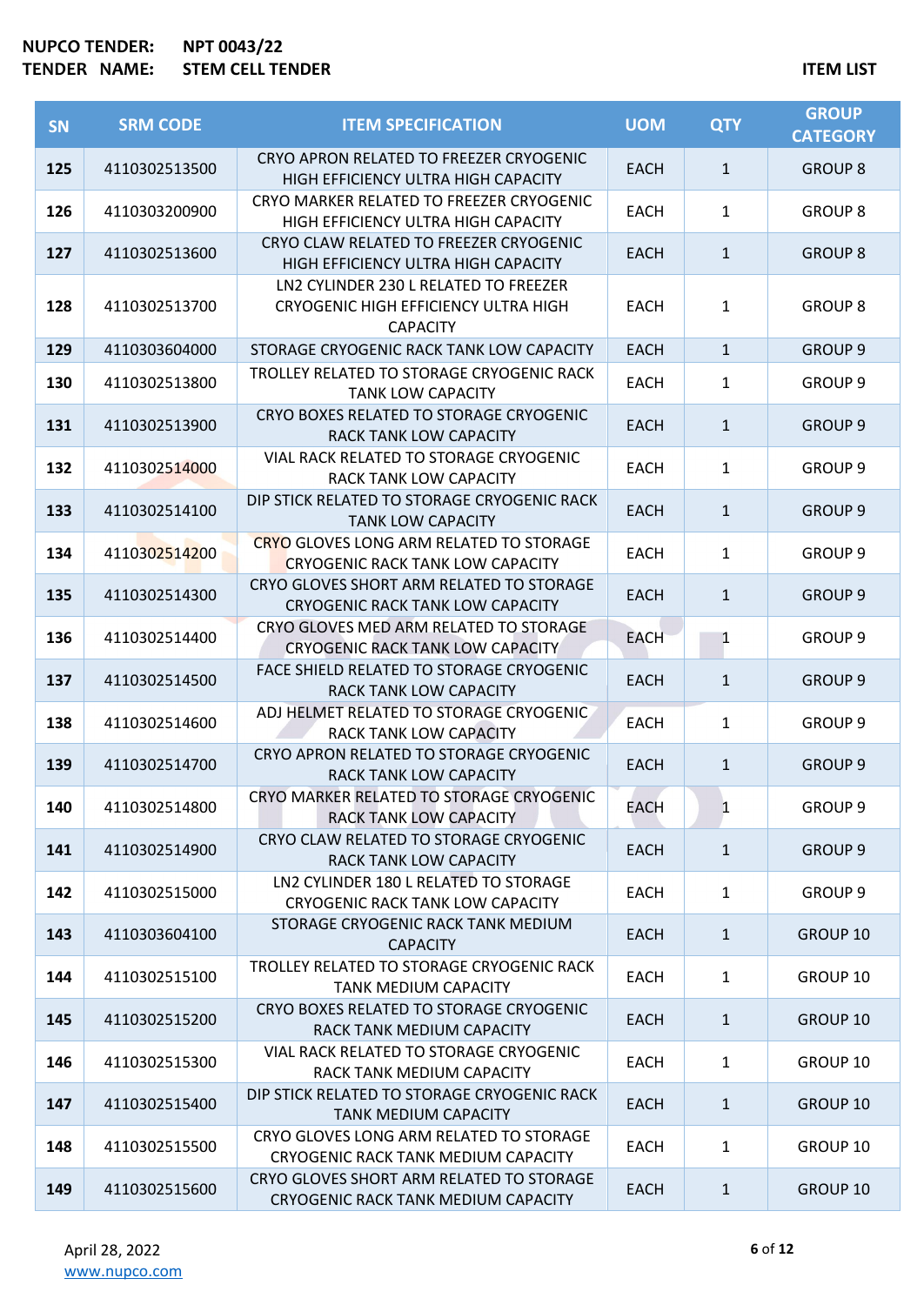# **NUPCO TENDER: NPT 0043/22 TEM CELL TENDER NAME: STEM CELL TENDER ITEM IITEM IITEM IITEM**

| <b>SN</b> | <b>SRM CODE</b> | <b>ITEM SPECIFICATION</b>                                                            | <b>UOM</b>  | <b>QTY</b>   | <b>GROUP</b><br><b>CATEGORY</b> |
|-----------|-----------------|--------------------------------------------------------------------------------------|-------------|--------------|---------------------------------|
| 150       | 4110302515700   | CRYO GLOVES MED ARM RELATED TO STORAGE<br>CRYOGENIC RACK TANK MEDIUM CAPACITY        | EACH        | $\mathbf{1}$ | GROUP 10                        |
| 151       | 4110302515800   | FACE SHIELD RELATED TO STORAGE CRYOGENIC<br>RACK TANK MEDIUM CAPACITY                | <b>EACH</b> | $\mathbf{1}$ | GROUP 10                        |
| 152       | 4110302515900   | ADJ HELMET RELATED TO STORAGE CRYOGENIC<br>RACK TANK MEDIUM CAPACITY                 | <b>EACH</b> | $\mathbf{1}$ | GROUP 10                        |
| 153       | 4110302516000   | CRYO APRON RELATED TO STORAGE CRYOGENIC<br>RACK TANK MEDIUM CAPACITY                 | <b>EACH</b> | $\mathbf{1}$ | GROUP 10                        |
| 154       | 4110303201000   | CRYO MARKER RELATED TO STORAGE CRYOGENIC<br>RACK TANK MEDIUM CAPACITY                | EACH        | $\mathbf{1}$ | GROUP 10                        |
| 155       | 4110302516100   | CRYO CLAW RELATED TO STORAGE CRYOGENIC<br>RACK TANK MEDIUM CAPACITY                  | <b>EACH</b> | $\mathbf{1}$ | <b>GROUP 10</b>                 |
| 156       | 4110302516200   | LN2 CYLINDER 180 L RELATED TO STORAGE<br>CRYOGENIC RACK TANK MEDIUM CAPACITY         | <b>EACH</b> | $\mathbf{1}$ | GROUP 10                        |
| 157       | 4110303604200   | STORAGE CRYOGENIC RACK TANK HIGH CAPACITY                                            | <b>EACH</b> | $\mathbf{1}$ | GROUP 11                        |
| 158       | 4110302516300   | TROLLEY RELATED TO STORAGE CRYOGENIC RACK<br><b>TANK HIGH CAPACITY</b>               | <b>EACH</b> | $\mathbf{1}$ | GROUP 11                        |
| 159       | 4110302516400   | CRYO BOXES RELATED TO STORAGE CRYOGENIC<br><b>RACK TANK HIGH CAPACITY</b>            | <b>EACH</b> | $\mathbf{1}$ | GROUP 11                        |
| 160       | 4110302516500   | <b>VIAL RACK RELATED TO STORAGE CRYOGENIC</b><br>RACK TANK HIGH CAPACITY             | <b>EACH</b> | $\mathbf{1}$ | GROUP 11                        |
| 161       | 4110302516600   | DIP STICK RELATED TO STORAGE CRYOGENIC RACK<br><b>TANK HIGH CAPACITY</b>             | <b>EACH</b> | $\mathbf{1}$ | GROUP 11                        |
| 162       | 4110302516700   | CRYO GLOVES LONG ARM RELATED TO STORAGE<br><b>CRYOGENIC RACK TANK HIGH CAPACITY</b>  | <b>EACH</b> | $\mathbf{1}$ | GROUP 11                        |
| 163       | 4110302516800   | CRYO GLOVES SHORT ARM RELATED TO STORAGE<br><b>CRYOGENIC RACK TANK HIGH CAPACITY</b> | <b>EACH</b> | $\mathbf{1}$ | GROUP 11                        |
| 164       | 4110302516900   | CRYO GLOVES MED ARM RELATED TO STORAGE<br><b>CRYOGENIC RACK TANK HIGH CAPACITY</b>   | <b>EACH</b> | 1            | GROUP 11                        |
| 165       | 4110302517000   | FACE SHIELD RELATED TO STORAGE CRYOGENIC<br>RACK TANK HIGH CAPACITY                  | <b>EACH</b> | 1            | GROUP 11                        |
| 166       | 4110302517100   | ADJ HELMET RELATED TO STORAGE CRYOGENIC<br><b>RACK TANK HIGH CAPACITY</b>            | <b>EACH</b> | $\mathbf{1}$ | GROUP 11                        |
| 167       | 4110302517200   | CRYO APRON RELATED TO STORAGE CRYOGENIC<br><b>RACK TANK HIGH CAPACITY</b>            | <b>EACH</b> | 1            | <b>GROUP 11</b>                 |
| 168       | 4110302517300   | CRYO MARKER RELATED TO STORAGE CRYOGENIC<br>RACK TANK HIGH CAPACITY                  | <b>EACH</b> | $\mathbf{1}$ | GROUP 11                        |
| 169       | 4110302517400   | CRYO CLAW RELATED TO STORAGE CRYOGENIC<br><b>RACK TANK HIGH CAPACITY</b>             | <b>EACH</b> | $\mathbf{1}$ | GROUP 11                        |
| 170       | 4110302517500   | LN2 CYLINDER 180 L RELATED TO STORAGE<br>CRYOGENIC RACK TANK HIGH CAPACITY           | EACH        | 1            | GROUP 11                        |
| 171       | 4110300600900   | FREEZER CRYOGENIC ALUMINUM                                                           | <b>EACH</b> | $\mathbf{1}$ | GROUP 12                        |
| 172       | 4110302517600   | TROLLEY RELATED TO FREEZER CRYOGENIC<br>ALUMINUM                                     | <b>EACH</b> | $\mathbf{1}$ | GROUP 12                        |
| 173       | 4110302517700   | CRYO BOXES RELATED TO FREEZER CRYOGENIC<br>ALUMINUM                                  | <b>EACH</b> | $\mathbf{1}$ | GROUP 12                        |
| 174       | 4110303604300   | VIAL RACK RELATED TO FREEZER CRYOGENIC<br>ALUMINUM                                   | EACH        | 1            | GROUP 12                        |
| 175       | 4110302517800   | DIP STICK RELATED TO FREEZER CRYOGENIC<br>ALUMINUM                                   | <b>EACH</b> | $\mathbf{1}$ | GROUP 12                        |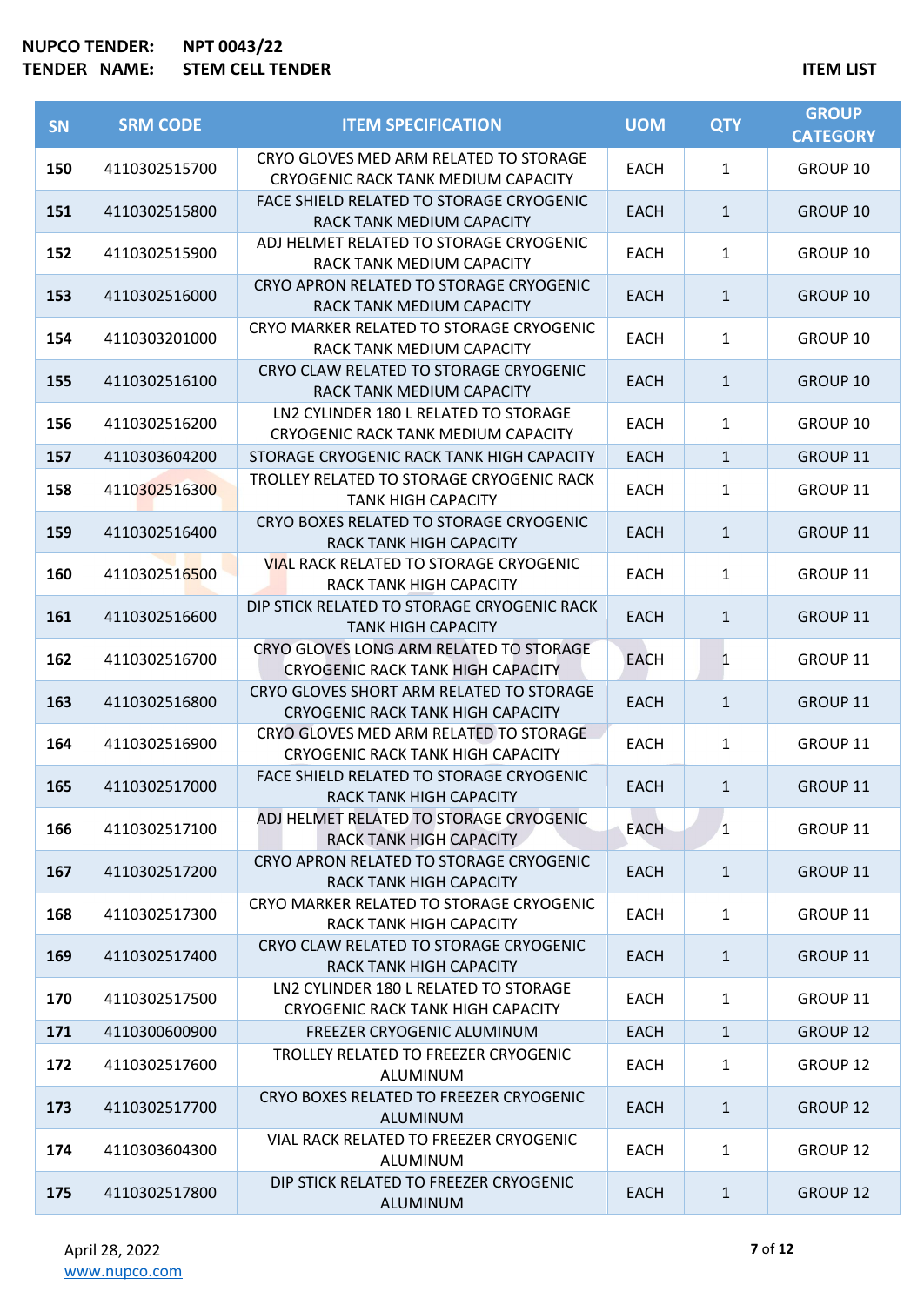| <b>SN</b> | <b>SRM CODE</b> | <b>ITEM SPECIFICATION</b>                                                                                   | <b>UOM</b>  | <b>QTY</b>   | <b>GROUP</b><br><b>CATEGORY</b> |
|-----------|-----------------|-------------------------------------------------------------------------------------------------------------|-------------|--------------|---------------------------------|
| 176       | 4110302517900   | CRYO GLOVES LONG ARM RELATED TO FREEZER<br><b>CRYOGENIC ALUMINUM</b>                                        | <b>EACH</b> | $\mathbf{1}$ | GROUP 12                        |
| 177       | 4110302518000   | CRYO GLOVES SHORT ARM RELATED TO FREEZER<br><b>CRYOGENIC ALUMINUM</b>                                       | EACH        | $\mathbf{1}$ | <b>GROUP 12</b>                 |
| 178       | 4110302518100   | CRYO GLOVES MED ARM RELATED TO FREEZER<br><b>CRYOGENIC ALUMINUM</b>                                         | <b>EACH</b> | $\mathbf{1}$ | GROUP 12                        |
| 179       | 4110302518200   | FACE SHIELD RELATED TO FREEZER CRYOGENIC<br><b>ALUMINUM</b>                                                 | EACH        | $\mathbf{1}$ | <b>GROUP 12</b>                 |
| 180       | 4110302518300   | ADJ HELMET RELATED TO FREEZER CRYOGENIC<br>ALUMINUM                                                         | EACH        | $\mathbf{1}$ | GROUP 12                        |
| 181       | 4110302518400   | CRYO APRON RELATED TO FREEZER CRYOGENIC<br>ALUMINUM                                                         | <b>EACH</b> | $\mathbf{1}$ | <b>GROUP 12</b>                 |
| 182       | 4110303201100   | CRYO MARKER RELATED TO FREEZER CRYOGENIC<br>ALUMINUM                                                        | <b>EACH</b> | $\mathbf{1}$ | <b>GROUP 12</b>                 |
| 183       | 4110302518500   | CRYO CLAW RELATED TO FREEZER CRYOGENIC<br>ALUMINUM                                                          | <b>EACH</b> | $\mathbf{1}$ | <b>GROUP 12</b>                 |
| 184       | 4110302518600   | LN2 CYLINDER 180 L RELATED TO FREEZER<br><b>CRYOGENIC ALUMINUM</b>                                          | <b>EACH</b> | $\mathbf{1}$ | <b>GROUP 12</b>                 |
| 185       | 4110300601000   | FREEZER CRYOGENIC AUTOMATED MEDIUM<br><b>CAPACITY</b>                                                       | <b>EACH</b> | $\mathbf{1}$ | <b>GROUP 13</b>                 |
| 186       | 4110303604400   | <b>CRYO BOX RACK 7 POSITIONS RELATED TO</b><br><b>FREEZER CRYOGENIC AUTOMATED MEDIUM</b><br><b>CAPACITY</b> | <b>EACH</b> | $\mathbf{1}$ | GROUP 13                        |
| 187       | 4110303604500   | CRYO BOX RACK 12 POSITIONS RELATED TO<br>FREEZER CRYOGENIC AUTOMATED MEDIUM<br><b>CAPACITY</b>              | <b>EACH</b> | $\mathbf{1}$ | <b>GROUP 13</b>                 |
| 188       | 4110303604600   | CRYO BOX RACK 14 POSITIONS RELATED TO<br>FREEZER CRYOGENIC AUTOMATED MEDIUM<br><b>CAPACITY</b>              | <b>EACH</b> | $\mathbf{1}$ | GROUP 13                        |
| 189       | 4110302518700   | SBS ADAPTER RELATED TO FREEZER CRYOGENIC<br>AUTOMATED MEDIUM CAPACITY                                       | <b>EACH</b> | $\mathbf{1}$ | <b>GROUP 13</b>                 |
| 190       | 4110302518800   | CRYOBAG CASSETTE RELATED TO FREEZER<br>CRYOGENIC AUTOMATED MEDIUM CAPACITY                                  | <b>EACH</b> | $\mathbf{1}$ | GROUP 13                        |
| 191       | 4110302518900   | MANUAL RETRIEVING TOOL RELATED TO FREEZER<br>CRYOGENIC AUTOMATED MEDIUM CAPACITY                            | EACH        | $\mathbf{1}$ | GROUP 13                        |
| 192       | 4110302519000   | BLOOD BAGS 25 ML RELATED TO FREEZER<br>CRYOGENIC AUTOMATED MEDIUM CAPACITY                                  | EACH        | $\mathbf{1}$ | GROUP 13                        |
| 193       | 4110302519100   | CANISTER RELATED TO FREEZER CRYOGENIC<br>AUTOMATED MEDIUM CAPACITY                                          | <b>EACH</b> | $\mathbf{1}$ | <b>GROUP 13</b>                 |
| 194       | 4110302519200   | CRYO GLOVES LONG ARM RELATED TO FREEZER<br>CRYOGENIC AUTOMATED MEDIUM CAPACITY                              | <b>EACH</b> | $\mathbf{1}$ | GROUP 13                        |
| 195       | 4110302519300   | CRYO GLOVES SHORT ARM RELATED TO FREEZER<br>CRYOGENIC AUTOMATED MEDIUM CAPACITY                             | EACH        | $\mathbf{1}$ | GROUP 13                        |
| 196       | 4110302519400   | CRYO GLOVES MED ARM RELATED TO FREEZER<br>CRYOGENIC AUTOMATED MEDIUM CAPACITY                               | <b>EACH</b> | $\mathbf{1}$ | GROUP 13                        |
| 197       | 4110302519500   | FACE SHIELD RELATED TO FREEZER CRYOGENIC<br>AUTOMATED MEDIUM CAPACITY                                       | <b>EACH</b> | $\mathbf{1}$ | <b>GROUP 13</b>                 |
| 198       | 4110302519600   | ADJ HELMET RELATED TO FREEZER CRYOGENIC<br>AUTOMATED MEDIUM CAPACITY                                        | <b>EACH</b> | $\mathbf{1}$ | GROUP 13                        |
| 199       | 4110302519700   | CRYO APRON RELATED TO FREEZER CRYOGENIC<br>AUTOMATED MEDIUM CAPACITY                                        | <b>EACH</b> | $\mathbf{1}$ | GROUP 13                        |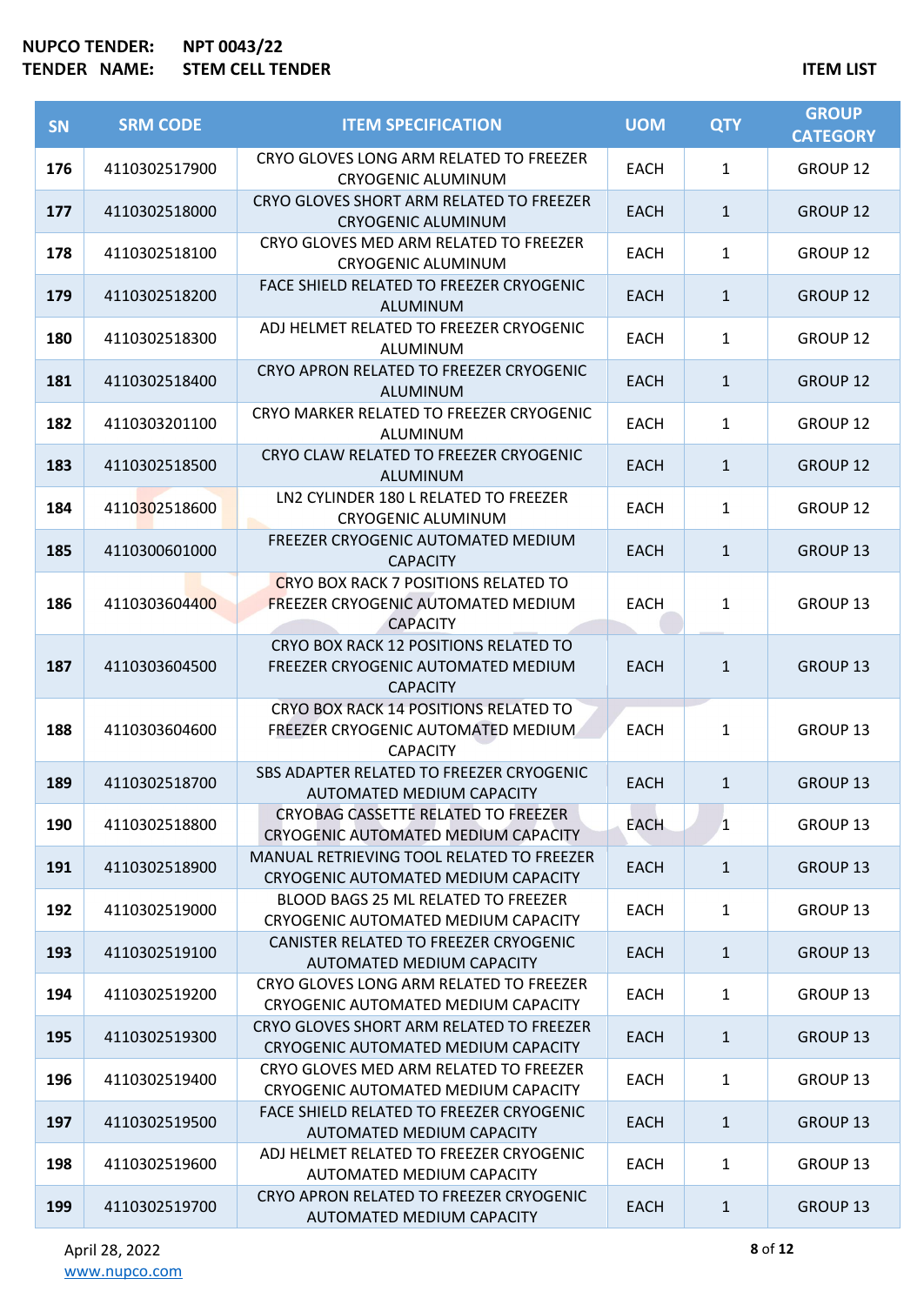| <b>SN</b> | <b>SRM CODE</b> | <b>ITEM SPECIFICATION</b>                                                            | <b>UOM</b>  | <b>QTY</b>   | <b>GROUP</b><br><b>CATEGORY</b> |
|-----------|-----------------|--------------------------------------------------------------------------------------|-------------|--------------|---------------------------------|
| 200       | 4110303201200   | CRYO MARKER RELATED TO FREEZER CRYOGENIC<br>AUTOMATED MEDIUM CAPACITY                | <b>EACH</b> | 1            | GROUP 13                        |
| 201       | 4110302519800   | CRYO CLAW RELATED TO FREEZER CRYOGENIC<br>AUTOMATED MEDIUM CAPACITY                  | <b>EACH</b> | $\mathbf{1}$ | GROUP <sub>13</sub>             |
| 202       | 4110302519900   | LN2 CYLINDER 230 L RELATED TO FREEZER<br>CRYOGENIC AUTOMATED MEDIUM CAPACITY         | <b>EACH</b> | 1            | GROUP 13                        |
| 203       | 4110300601100   | FREEZER CRYOGENIC AUTOMATED HIGH CAPACITY                                            | <b>EACH</b> | $\mathbf{1}$ | GROUP 14                        |
| 204       | 4110303604700   | CRYO BOX RACK 7 POSITIONS RELATED TO<br>FREEZER CRYOGENIC AUTOMATED HIGH CAPACITY    | <b>EACH</b> | 1            | GROUP 14                        |
| 205       | 4110303604800   | CRYO BOX RACK 12 POSITIONS RELATED TO<br>FREEZER CRYOGENIC AUTOMATED HIGH CAPACITY   | <b>EACH</b> | $\mathbf{1}$ | <b>GROUP 14</b>                 |
| 206       | 4110303604900   | CRYO BOX RACK 14 POSITIONS RELATED TO<br>FREEZER CRYOGENIC AUTOMATED HIGH CAPACITY   | <b>EACH</b> | $\mathbf{1}$ | GROUP 14                        |
| 207       | 4110302520000   | SBS ADAPTER RELATED TO FREEZER CRYOGENIC<br>AUTOMATED HIGH CAPACITY                  | <b>EACH</b> | $\mathbf{1}$ | GROUP 14                        |
| 208       | 4110302520100   | BLOOD BAG CASSETTE RELATED TO FREEZER<br><b>CRYOGENIC AUTOMATED HIGH CAPACITY</b>    | <b>EACH</b> | 1            | GROUP 14                        |
| 209       | 4110302520200   | CRYO GLOVES LONG ARM RELATED TO FREEZER<br><b>CRYOGENIC AUTOMATED HIGH CAPACITY</b>  | <b>EACH</b> | $\mathbf{1}$ | <b>GROUP 14</b>                 |
| 210       | 4110302520300   | CRYO GLOVES SHORT ARM RELATED TO FREEZER<br><b>CRYOGENIC AUTOMATED HIGH CAPACITY</b> | <b>EACH</b> | $\mathbf{1}$ | GROUP 14                        |
| 211       | 4110302520400   | CRYO GLOVES MED ARM RELATED TO FREEZER<br><b>CRYOGENIC AUTOMATED HIGH CAPACITY</b>   | <b>EACH</b> | $\mathbf{1}$ | <b>GROUP 14</b>                 |
| 212       | 4110302520500   | FACE SHIELD RELATED TO FREEZER CRYOGENIC<br><b>AUTOMATED HIGH CAPACITY</b>           | <b>EACH</b> | 1            | GROUP 14                        |
| 213       | 4110302520600   | ADJ HELMET RELATED TO FREEZER CRYOGENIC<br>AUTOMATED HIGH CAPACITY                   | <b>EACH</b> | $\mathbf{1}$ | GROUP 14                        |
| 214       | 4110302520700   | CRYO APRON RELATED TO FREEZER CRYOGENIC<br>AUTOMATED HIGH CAPACITY                   | EACH        | 1            | GROUP 14                        |
| 215       | 4110303201300   | CRYO MARKER RELATED TO FREEZER CRYOGENIC<br>AUTOMATED HIGH CAPACITY                  | <b>EACH</b> | $\mathbf{1}$ | GROUP 14                        |
| 216       | 4110302520800   | CRYO CLAW RELATED TO FREEZER CRYOGENIC<br>AUTOMATED HIGH CAPACITY                    | <b>EACH</b> | $\mathbf{1}$ | GROUP 14                        |
| 217       | 4110302520900   | LN2 CYLINDER 230 L RELATED TO FREEZER<br>CRYOGENIC AUTOMATED HIGH CAPACITY           | <b>EACH</b> | $\mathbf{1}$ | GROUP 14                        |
| 218       | 4110300601200   | FREEZER CONTROLLED RATE LOW CAPACITY                                                 | <b>EACH</b> | $\mathbf{1}$ | GROUP 15                        |
| 219       | 4110302521000   | PUMP 5 PSI RELATED TO FREEZER CONTROLLED<br>RATE LOW CAPACITY                        | <b>EACH</b> | $\mathbf{1}$ | <b>GROUP 15</b>                 |
| 220       | 4110303300000   | LN2 DEWAR RELATED TO FREEZER CONTROLLED<br><b>RATE LOW CAPACITY</b>                  | <b>EACH</b> | $\mathbf{1}$ | GROUP 15                        |
| 221       | 4110302521100   | CYLINDER 22 PSI 230 L RELATED TO FREEZER<br>CONTROLLED RATE LOW CAPACITY             | <b>EACH</b> | $\mathbf{1}$ | GROUP 15                        |
| 222       | 4110302521200   | PHASE SEPARATOR RELATED TO FREEZER<br>CONTROLLED RATE LOW CAPACITY                   | <b>EACH</b> | $\mathbf{1}$ | GROUP 15                        |
| 223       | 4110302521300   | VACUUM JACKETED PIPE RELATED TO FREEZER<br>CONTROLLED RATE LOW CAPACITY              | <b>EACH</b> | $\mathbf{1}$ | <b>GROUP 15</b>                 |
| 224       | 4110303605000   | 1-2 ML VIAL RACK RELATED TO FREEZER<br>CONTROLLED RATE LOW CAPACITY                  | <b>EACH</b> | 1            | GROUP 15                        |
| 225       | 4110303605100   | 1-2 ML VIAL RACK HOLDER RELATED TO FREEZER<br>CONTROLLED RATE LOW CAPACITY           | <b>EACH</b> | $\mathbf{1}$ | <b>GROUP 15</b>                 |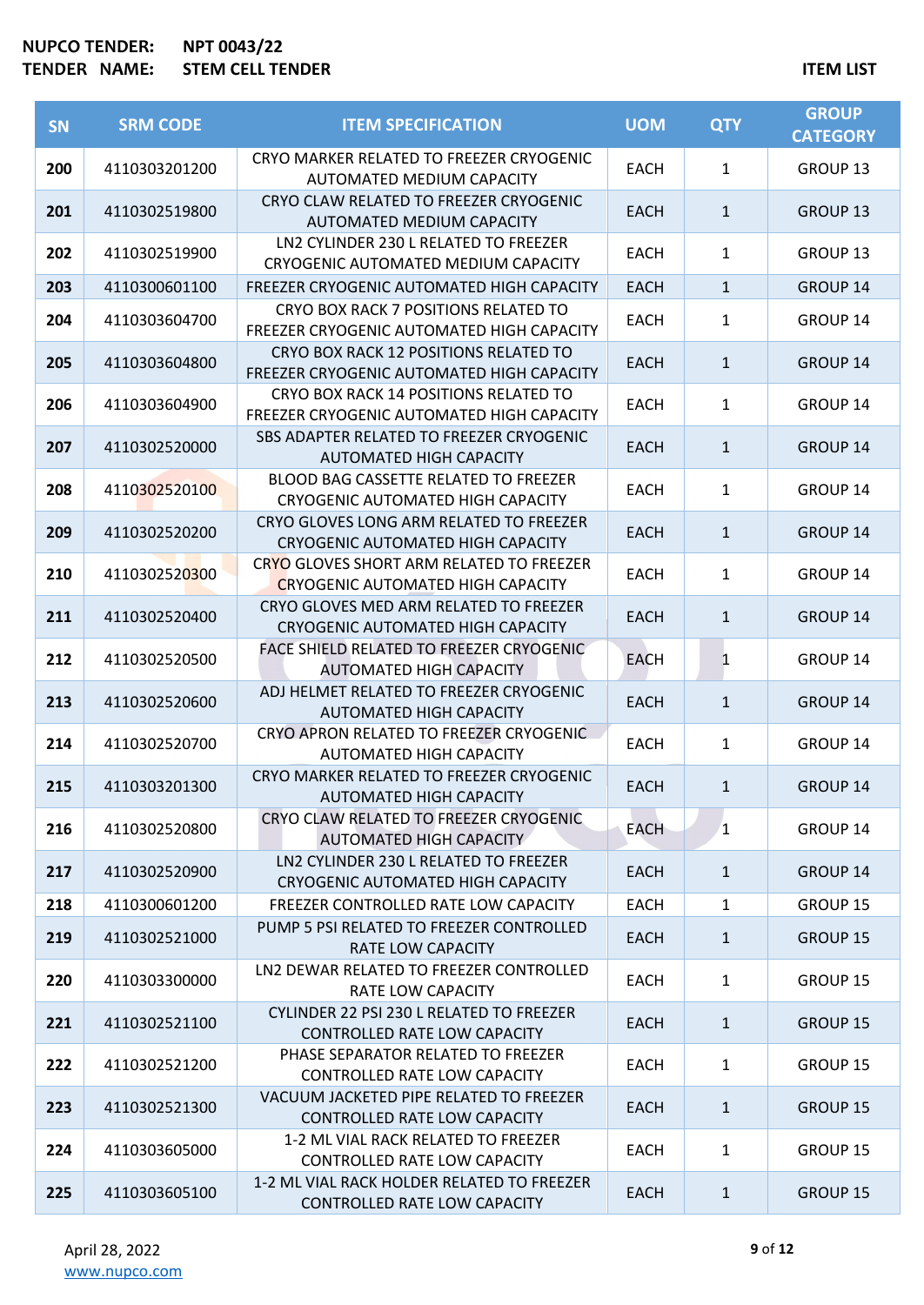| <b>SN</b> | <b>SRM CODE</b> | <b>ITEM SPECIFICATION</b>                                                           | <b>UOM</b>  | <b>QTY</b>   | <b>GROUP</b><br><b>CATEGORY</b> |
|-----------|-----------------|-------------------------------------------------------------------------------------|-------------|--------------|---------------------------------|
| 226       | 4110303605200   | 5.0 ML VIAL RACK RELATED TO FREEZER<br>CONTROLLED RATE LOW CAPACITY                 | <b>EACH</b> | 1            | GROUP 15                        |
| 227       | 4110303605300   | 5.0 ML VIAL RACK HOLDER RELATED TO FREEZER<br>CONTROLLED RATE LOW CAPACITY          | <b>EACH</b> | $\mathbf{1}$ | <b>GROUP 15</b>                 |
| 228       | 4110303605400   | 25-50 ML BAG RACK RELATED TO FREEZER<br><b>CONTROLLED RATE LOW CAPACITY</b>         | <b>EACH</b> | $\mathbf{1}$ | <b>GROUP 15</b>                 |
| 229       | 4110303605500   | 250-500 ML BAG RACK RELATED TO FREEZER<br><b>CONTROLLED RATE LOW CAPACITY</b>       | <b>EACH</b> | $\mathbf{1}$ | <b>GROUP 15</b>                 |
| 230       | 4110302521400   | 200-250 ML BAG PRESS RELATED TO FREEZER<br>CONTROLLED RATE LOW CAPACITY             | <b>EACH</b> | $\mathbf{1}$ | GROUP 15                        |
| 231       | 4110302521500   | 500 ML BAG PRESS RELATED TO FREEZER<br><b>CONTROLLED RATE LOW CAPACITY</b>          | <b>EACH</b> | $\mathbf{1}$ | <b>GROUP 15</b>                 |
| 232       | 4110302521600   | TEMPERATURE SENSOR FOR BAGS RELATED TO<br>FREEZER CONTROLLED RATE LOW CAPACITY      | <b>EACH</b> | $\mathbf{1}$ | GROUP 15                        |
| 233       | 4110302521700   | TEMPERATURE SENSOR FOR STRAWS RELATED TO<br>FREEZER CONTROLLED RATE LOW CAPACITY    | <b>EACH</b> | $\mathbf{1}$ | <b>GROUP 15</b>                 |
| 234       | 4110302521800   | TEMPERATURE SENSOR FOR 5 ML VIAL RELATED<br>TO FREEZER CONTROLLED RATE LOW CAPACITY | <b>EACH</b> | 1            | GROUP 15                        |
| 235       | 4110302521900   | PC RELATED TO FREEZER CONTROLLED RATE LOW<br><b>CAPACITY</b>                        | <b>EACH</b> | $\mathbf{1}$ | <b>GROUP 15</b>                 |
| 236       | 4110302522000   | PRINTER RELATED TO FREEZER CONTROLLED RATE<br><b>LOW CAPACITY</b>                   | <b>EACH</b> | $\mathbf{1}$ | GROUP 15                        |
| 237       | 4110302522100   | SOFTWARE RELATED TO FREEZER CONTROLLED<br>RATE LOW CAPACITY                         | <b>EACH</b> | $\mathbf{1}$ | <b>GROUP 15</b>                 |
| 238       | 4110300601300   | FREEZER CONTROLLED RATE MEDIUM CAPACITY                                             | <b>EACH</b> | $\mathbf{1}$ | GROUP 16                        |
| 239       | 4110302522200   | PUMP 5 PSI RELATED TO FREEZER CONTROLLED<br>RATE MEDIUM CAPACITY                    | <b>EACH</b> | $\mathbf{1}$ | GROUP 16                        |
| 240       | 4110303300100   | LN2 DEWAR RELATED TO FREEZER CONTROLLED<br>RATE MEDIUM CAPACITY                     | EACH        | $\mathbf{1}$ | GROUP 16                        |
| 241       | 4110302522300   | CYLINDER 22 PSI 180 L RELATED TO FREEZER<br>CONTROLLED RATE MEDIUM CAPACITY         | <b>EACH</b> | 1            | GROUP 16                        |
| 242       | 4110302522400   | PHASE SEPARATOR RELATED TO FREEZER<br><b>CONTROLLED RATE MEDIUM CAPACITY</b>        | <b>EACH</b> | $\mathbf{1}$ | GROUP 16                        |
| 243       | 4110302522500   | VACUUM JACKETED PIPE RELATED TO FREEZER<br>CONTROLLED RATE MEDIUM CAPACITY          | EACH        | $\mathbf{1}$ | GROUP 16                        |
| 244       | 4110303605600   | 1-2 ML VIAL RACK RELATED TO FREEZER<br>CONTROLLED RATE MEDIUM CAPACITY              | <b>EACH</b> | $\mathbf{1}$ | GROUP 16                        |
| 245       | 4110303605700   | 1-2 ML VIAL RACK HOLDER RELATED TO FREEZER<br>CONTROLLED RATE MEDIUM CAPACITY       | <b>EACH</b> | $\mathbf{1}$ | GROUP 16                        |
| 246       | 4110303605800   | 5.0 ML VIAL RACK RELATED TO FREEZER<br>CONTROLLED RATE MEDIUM CAPACITY              | <b>EACH</b> | $\mathbf{1}$ | GROUP 16                        |
| 247       | 4110303605900   | 5.0 ML VIAL RACK HOLDER RELATED TO FREEZER<br>CONTROLLED RATE MEDIUM CAPACITY       | <b>EACH</b> | $\mathbf{1}$ | GROUP 16                        |
| 248       | 4110303606000   | 25-50 ML BAG RACK RELATED TO FREEZER<br>CONTROLLED RATE MEDIUM CAPACITY             | <b>EACH</b> | $\mathbf{1}$ | GROUP 16                        |
| 249       | 4110303606100   | 250-500 ML BAG RACK RELATED TO FREEZER<br>CONTROLLED RATE MEDIUM CAPACITY           | <b>EACH</b> | $\mathbf{1}$ | GROUP 16                        |
| 250       | 4110302522600   | 200-250 ML BAG PRESS RELATED TO FREEZER<br>CONTROLLED RATE MEDIUM CAPACITY          | EACH        | 1            | GROUP 16                        |
| 251       | 4110302522700   | 500 ML BAG PRESS RELATED TO FREEZER<br>CONTROLLED RATE MEDIUM CAPACITY              | <b>EACH</b> | $\mathbf{1}$ | GROUP 16                        |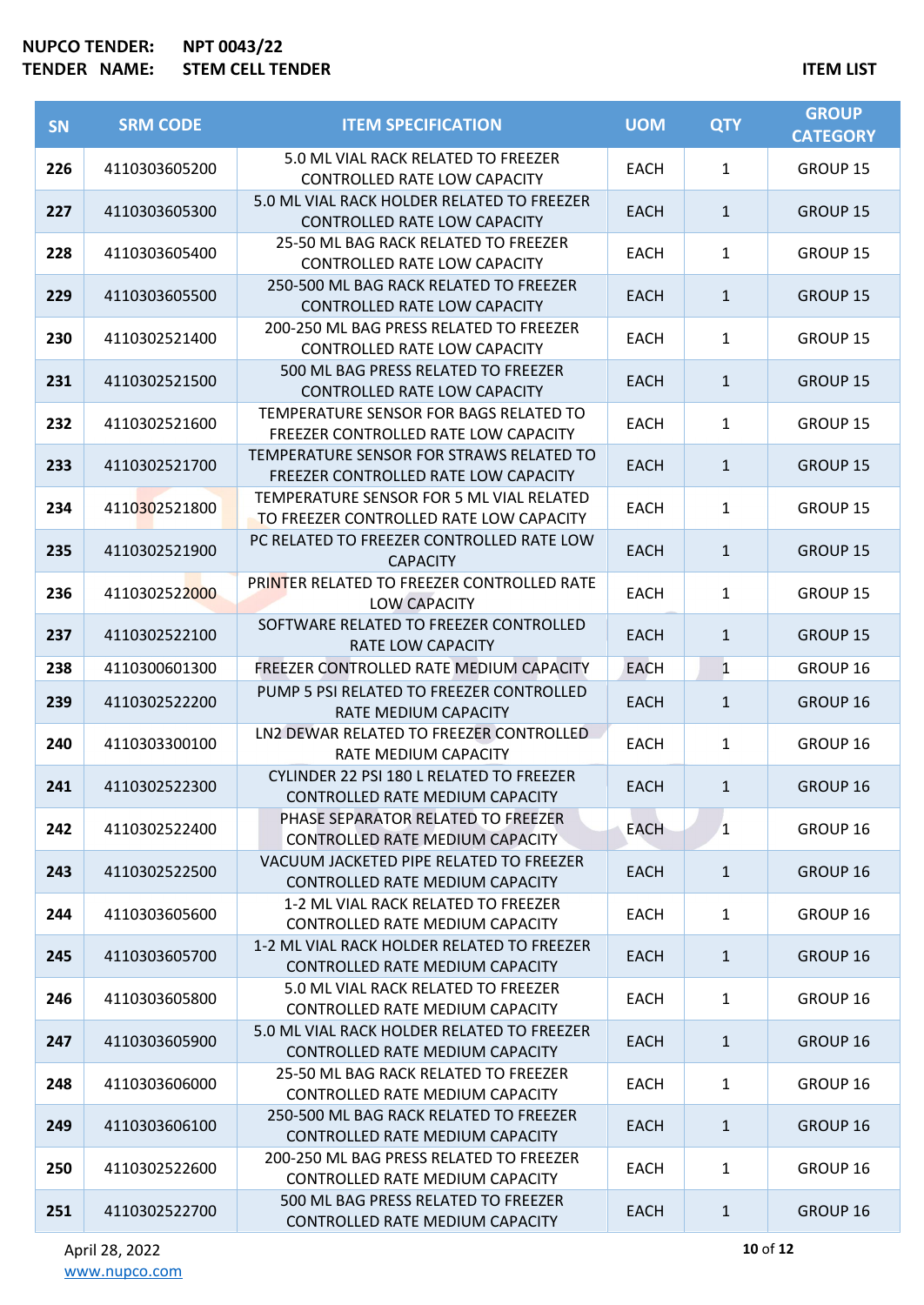| SN  | <b>SRM CODE</b> | <b>ITEM SPECIFICATION</b>                                                                        | <b>UOM</b>  | <b>QTY</b>   | <b>GROUP</b><br><b>CATEGORY</b> |
|-----|-----------------|--------------------------------------------------------------------------------------------------|-------------|--------------|---------------------------------|
| 252 | 4110302522800   | TEMPERATURE SENSOR FOR BAGS RELATED TO<br>FREEZER CONTROLLED RATE MEDIUM CAPACITY                | <b>EACH</b> | $\mathbf{1}$ | GROUP 16                        |
| 253 | 4110302522900   | TEMPERATURE SENSOR FOR STRAWS RELATED TO<br>FREEZER CONTROLLED RATE MEDIUM CAPACITY              | <b>EACH</b> | $\mathbf{1}$ | GROUP 16                        |
| 254 | 4110302523000   | TEMPERATURE SENSOR FOR 5 ML VIAL RELATED<br>TO FREEZER CONTROLLED RATE MEDIUM<br><b>CAPACITY</b> | <b>EACH</b> | 1            | GROUP 16                        |
| 255 | 4110303606200   | 0.25-0.5 ML STRAW RACK RELATED TO FREEZER<br>CONTROLLED RATE MEDIUM CAPACITY                     | <b>EACH</b> | $\mathbf{1}$ | GROUP 16                        |
| 256 | 4110302523100   | PC RELATED TO FREEZER CONTROLLED RATE<br><b>MEDIUM CAPACITY</b>                                  | EACH        | 1            | GROUP 16                        |
| 257 | 4110302523200   | PRINTER RELATED TO FREEZER CONTROLLED RATE<br><b>MEDIUM CAPACITY</b>                             | <b>EACH</b> | $\mathbf{1}$ | GROUP 16                        |
| 258 | 4110302523300   | SOFTWARE RELATED TO FREEZER CONTROLLED<br>RATE MEDIUM CAPACITY                                   | <b>EACH</b> | $\mathbf{1}$ | GROUP 16                        |
| 259 | 4110300601400   | FREEZER CONTROLLED RATE HIGH CAPACITY                                                            | <b>EACH</b> | $\mathbf{1}$ | <b>GROUP 17</b>                 |
| 260 | 4110302523400   | PUMP 5 PSI RELATED TO FREEZER CONTROLLED<br><b>RATE HIGH CAPACITY</b>                            | <b>EACH</b> | 1            | GROUP 17                        |
| 261 | 4110303300200   | LN2 DEWAR RELATED TO FREEZER CONTROLLED<br><b>RATE HIGH CAPACITY</b>                             | <b>EACH</b> | $\mathbf{1}$ | <b>GROUP 17</b>                 |
| 262 | 4110302523500   | CYLINDER 22 PSI 230 L RELATED TO FREEZER<br>CONTROLLED RATE HIGH CAPACITY                        | <b>EACH</b> | $\mathbf{1}$ | GROUP 17                        |
| 263 | 4110302523600   | PHASE SEPARATOR RELATED TO FREEZER<br><b>CONTROLLED RATE HIGH CAPACITY</b>                       | <b>EACH</b> | $\mathbf{1}$ | <b>GROUP 17</b>                 |
| 264 | 4110302523700   | VACUUM JACKETED PIPE RELATED TO FREEZER<br><b>CONTROLLED RATE HIGH CAPACITY</b>                  | <b>EACH</b> | 1            | GROUP 17                        |
| 265 | 4110303606300   | 1-2 ML VIAL RACK RELATED TO FREEZER<br><b>CONTROLLED RATE HIGH CAPACITY</b>                      | <b>EACH</b> | $\mathbf{1}$ | GROUP 17                        |
| 266 | 4110303606400   | 1-2 ML VIAL RACK HOLDER RELATED TO FREEZER<br><b>CONTROLLED RATE HIGH CAPACITY</b>               | <b>EACH</b> | 1            | <b>GROUP 17</b>                 |
| 267 | 4110303606500   | 5.0 ML VIAL RACK RELATED TO FREEZER<br><b>CONTROLLED RATE HIGH CAPACITY</b>                      | <b>EACH</b> | $\mathbf{1}$ | GROUP 17                        |
| 268 | 4110303606600   | 5.0 ML VIAL RACK HOLDER RELATED TO FREEZER<br><b>CONTROLLED RATE HIGH CAPACITY</b>               | <b>EACH</b> | $\mathbf{1}$ | GROUP 17                        |
| 269 | 4110303606700   | 25-50 ML BAG RACK RELATED TO FREEZER<br><b>CONTROLLED RATE HIGH CAPACITY</b>                     | <b>EACH</b> | $\mathbf{1}$ | GROUP 17                        |
| 270 | 4110303606800   | 250-500 ML BAG RACK RELATED TO FREEZER<br><b>CONTROLLED RATE HIGH CAPACITY</b>                   | <b>EACH</b> | $\mathbf{1}$ | GROUP 17                        |
| 271 | 4110302523800   | 200-250 ML BAG PRESS RELATED TO FREEZER<br><b>CONTROLLED RATE HIGH CAPACITY</b>                  | EACH        | $\mathbf{1}$ | GROUP 17                        |
| 272 | 4110302523900   | 500 ML BAG PRESS RELATED TO FREEZER<br><b>CONTROLLED RATE HIGH CAPACITY</b>                      | EACH        | 1            | GROUP 17                        |
| 273 | 4110302524000   | TEMPERATURE SENSOR FOR BAGS RELATED TO<br>FREEZER CONTROLLED RATE HIGH CAPACITY                  | <b>EACH</b> | $\mathbf{1}$ | GROUP 17                        |
| 274 | 4110302524100   | TEMPERATURE SENSOR FOR STRAWS RELATED TO<br>FREEZER CONTROLLED RATE HIGH CAPACITY                | <b>EACH</b> | $\mathbf{1}$ | GROUP 17                        |
| 275 | 4110302524200   | TEMPERATURE SENSOR FOR 5 ML VIAL RELATED<br>TO FREEZER CONTROLLED RATE HIGH CAPACITY             | EACH        | $\mathbf{1}$ | GROUP 17                        |
| 276 | 4110303606900   | 0.25-0.5 ML STRAW RACK RELATED TO FREEZER<br><b>CONTROLLED RATE HIGH CAPACITY</b>                | EACH        | 1            | GROUP 17                        |